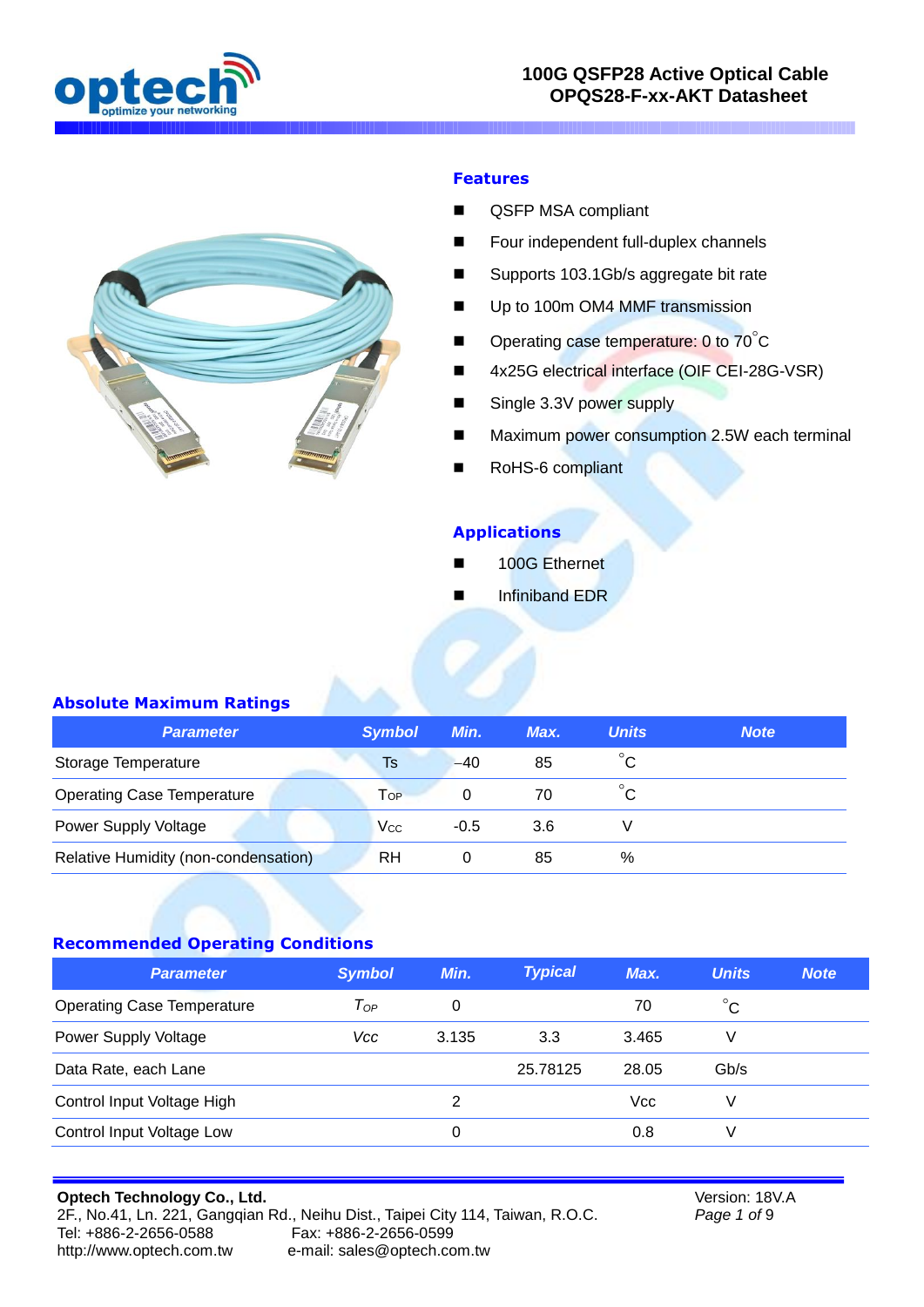

## **AOC Block Diagram**



## **Block Diagram of One of the QSFP28 End Modules**

Version: 18V.A *Page 2 of* 9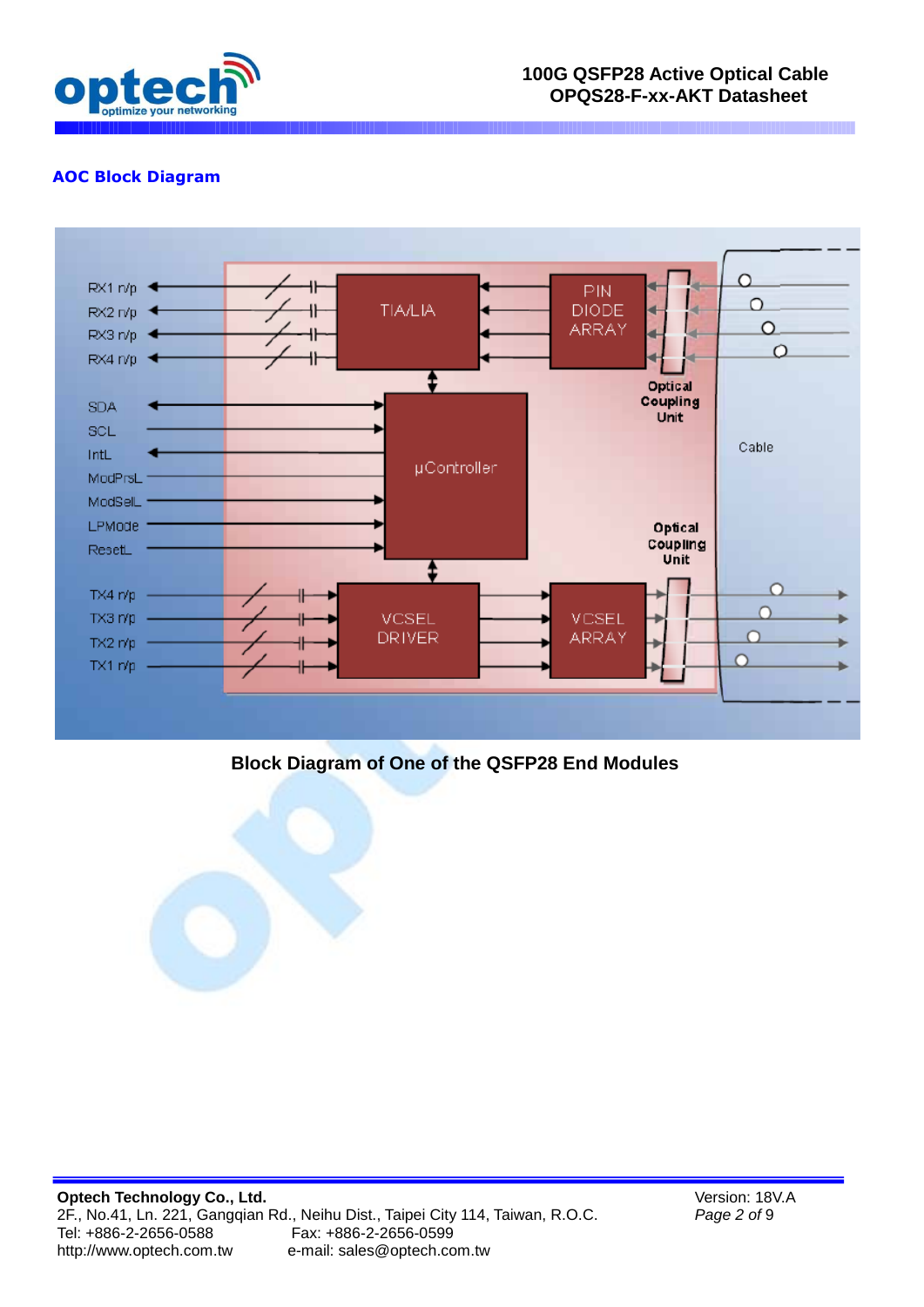

# **Electrical Characteristics-Transmitter (each Lane)**

|                  |                  | 2.5                                | W  |         |
|------------------|------------------|------------------------------------|----|---------|
|                  |                  | 757                                | mA |         |
| 900              |                  |                                    | mV |         |
| $-350$           |                  | 2850                               | mV | 2       |
|                  |                  |                                    |    | At 1MHz |
|                  |                  |                                    |    |         |
|                  |                  | See CEI-28G-                       |    |         |
|                  |                  | <b>VSR Equation</b>                | dB |         |
|                  |                  | $13 - 19$                          |    |         |
|                  |                  | See CEI-28G-                       |    |         |
|                  |                  | <b>VSR Equation</b>                | dB |         |
|                  |                  | $13 - 20$                          |    |         |
|                  |                  |                                    |    |         |
|                  |                  |                                    |    |         |
| 13.3.11.2.1      |                  |                                    |    |         |
| TP <sub>1a</sub> | TP <sub>1a</sub> | See CEI-28G-<br><b>VSR Section</b> | 10 | %       |

Notes:

- 1. Per terminal.
- 2. Vcm is generated by the host. Specification includes effects of ground offset voltage.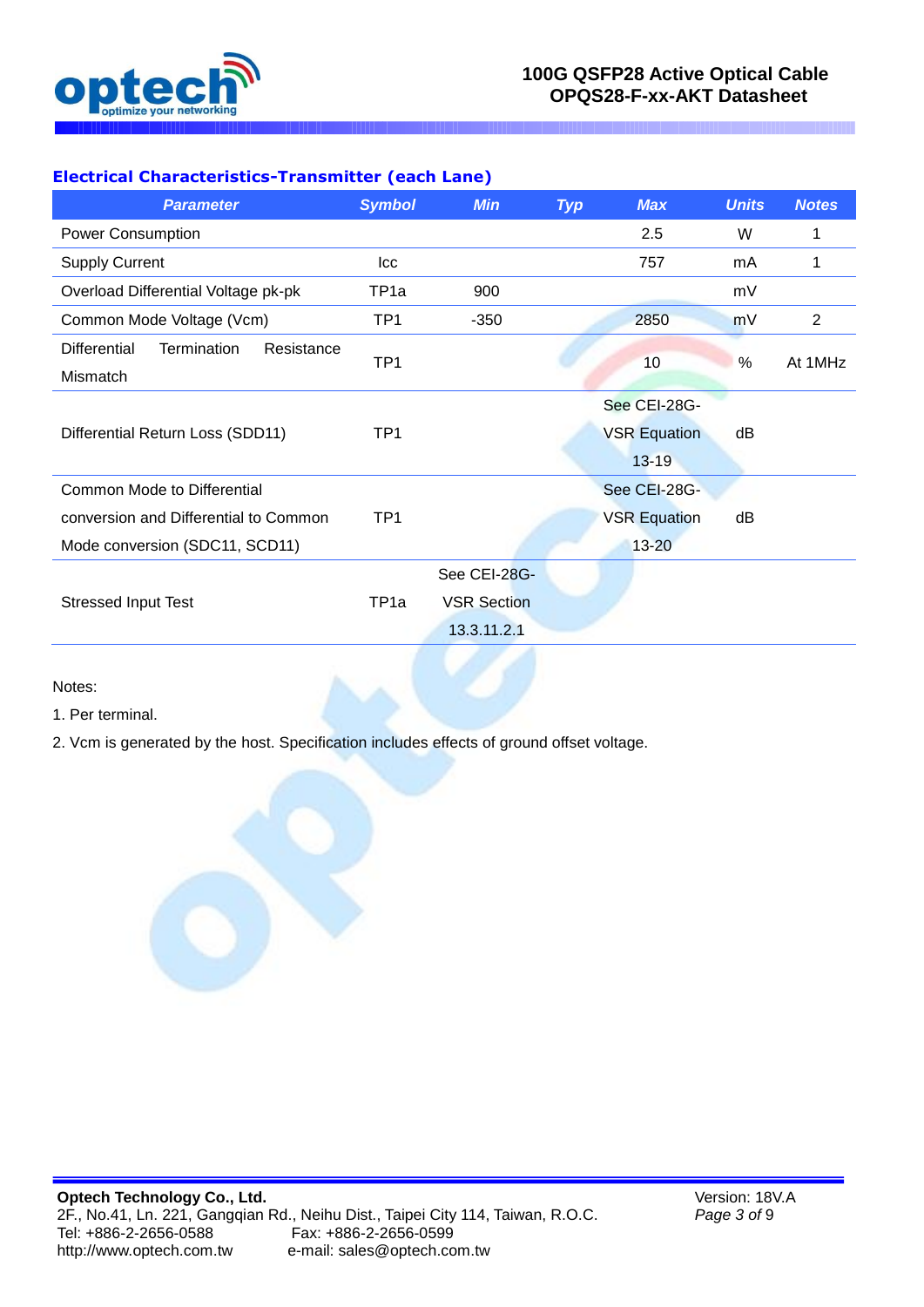

# **Electrical Characteristics-Receiver (each Lane)**

| <b>Parameter</b>                                   | <b>Symbol</b> | <b>Min</b> | <b>Typ</b> | <b>Max</b>          | <b>Units</b> | <b>Notes</b> |
|----------------------------------------------------|---------------|------------|------------|---------------------|--------------|--------------|
| Differential Voltage, pk-pk                        | TP4           |            |            | 900                 | mV           |              |
| Common Mode Voltage (Vcm)                          | TP4           | $-350$     |            | 2850                | mV           | 1            |
| Common Mode Noise, RMS                             | TP4           |            |            | 17.5                | mV           |              |
| <b>Differential Termination Resistance</b>         | TP4           |            |            | 10                  | %            | At 1MHz      |
| Mismatch                                           |               |            |            |                     |              |              |
|                                                    |               |            |            | See CEI-28G-        |              |              |
| Differential Return Loss (SDD22)                   | TP4           |            |            | <b>VSR Equation</b> | dB           |              |
|                                                    |               |            |            | $13 - 19$           |              |              |
| <b>Common Mode to Differential</b>                 |               |            |            | See CEI-28G-        |              |              |
| conversion and Differential to Common              | TP4           |            |            | <b>VSR Equation</b> | dB           |              |
| Mode conversion (SDC22, SCD22)                     |               |            |            | $13 - 21$           |              |              |
| Common Mode Return Loss (SCC22)                    | TP4           |            |            | $-2$                | dB           | 2            |
| Transition Time, 20 to 80%                         | TP4           | 9.5        |            |                     | Ps           |              |
| Vertical Eye Closure (VEC)                         | TP4           |            |            | 5.5                 | dB           |              |
| Eye Width at $10^{-15}$ probability (EW15)         | TP4           | 0.57       |            |                     | UI           |              |
| Eye Height at 10 <sup>-15</sup> probability (EH15) | TP4           | 228        |            |                     | mV           |              |

Notes:

1. Vcm is generated by the host. Specification includes effects of ground offset voltage.

2. From 250MHz to 30GHz.

Version: 18V.A *Page 4 of* 9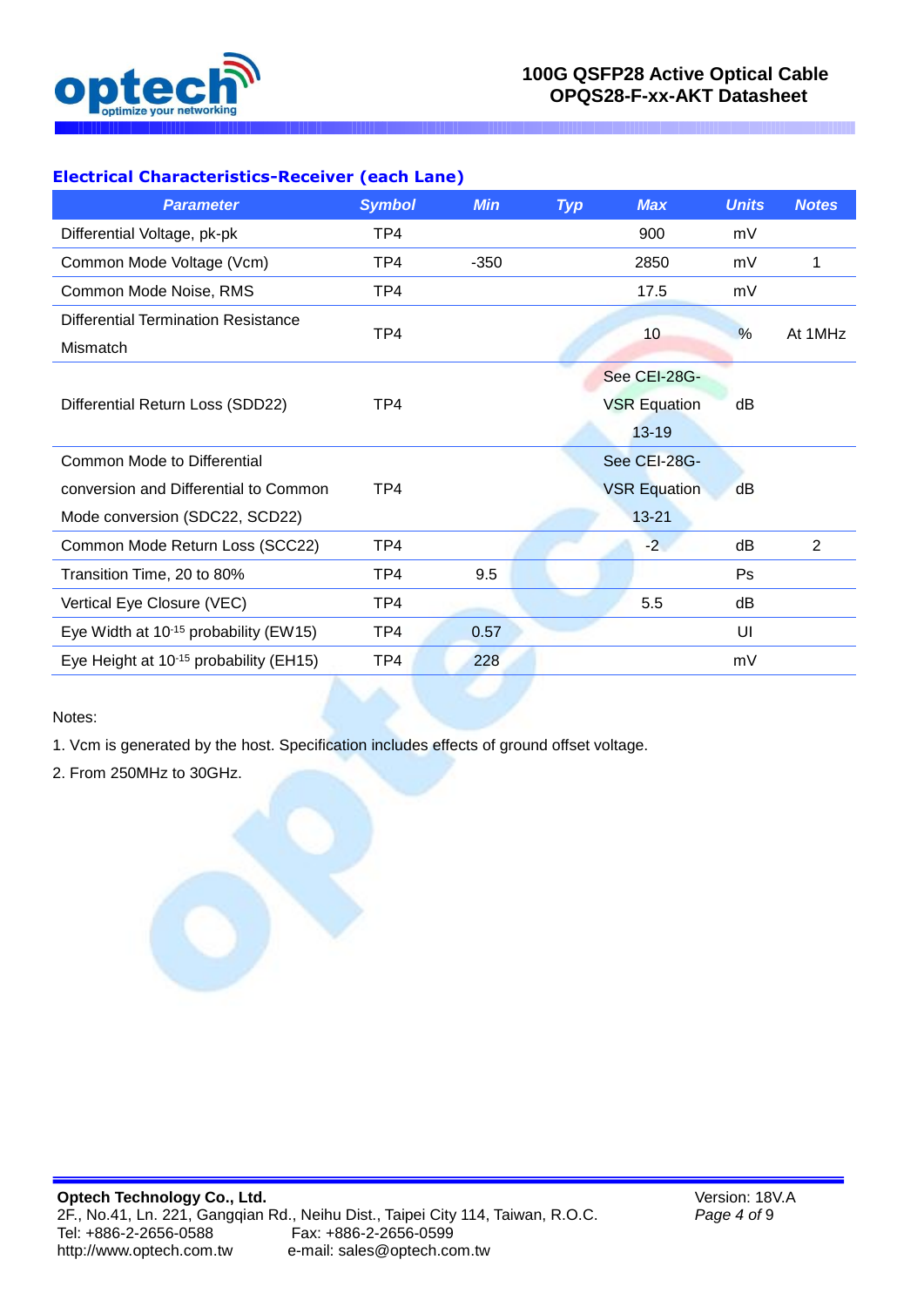

#### **Pin Assignment**

QSFP Module Pad Layout (Top View)



**Top Side Viewed From Top** 

# **Bottom Side Viewed From Bottom**

#### **Pin Definition**

| Pin             | <b>Logic</b> | <b>Symbol</b>    | <b>Description</b>                     | <b>Note</b> |
|-----------------|--------------|------------------|----------------------------------------|-------------|
| 1               |              | <b>GND</b>       | Ground                                 | 1           |
| 2               | CML-I        | Tx2n             | <b>Transmitter Inverted Data Input</b> |             |
| 3               | CML-I        | Tx <sub>2p</sub> | Transmitter Non-inverted Data Input    |             |
| 4               |              | <b>GND</b>       | Ground                                 | 1           |
| 5               | <b>CML-I</b> | Tx4n             | Transmitter Inverted Data Input        |             |
| 6               | CML-I        | Tx4p             | Transmitter Non-inverted Data Input    |             |
| 7               |              | <b>GND</b>       | Ground                                 | 1           |
| 8               | LVTTL-I      | ModSelL          | Module Select                          |             |
| 9               | LVTTL-I      | ResetL           | Module Reset                           |             |
| 10              |              | <b>VccRx</b>     | +3.3V Power Supply Receiver            | 2           |
| 11              | LVCMOS-I/O   | <b>SCL</b>       | 2-Wire Serial Interface Clock          |             |
| 12 <sup>°</sup> | LVCMOS-I/O   | <b>SDA</b>       | 2-Wire Serial Interface Data           |             |
| 13              |              | <b>GND</b>       | Ground                                 |             |
|                 |              |                  |                                        |             |

# **Optech Technology Co., Ltd.**

2F., No.41, Ln. 221, Gangqian Rd., Neihu Dist., Taipei City 114, Taiwan, R.O.C. Tel: +886-2-2656-0588 Fax: +886-2-2656-0599 [http://www.optech.com.tw](http://www.optech.com.tw/) e-mail: sales@optech.com.tw

Version: 18V.A *Page 5 of* 9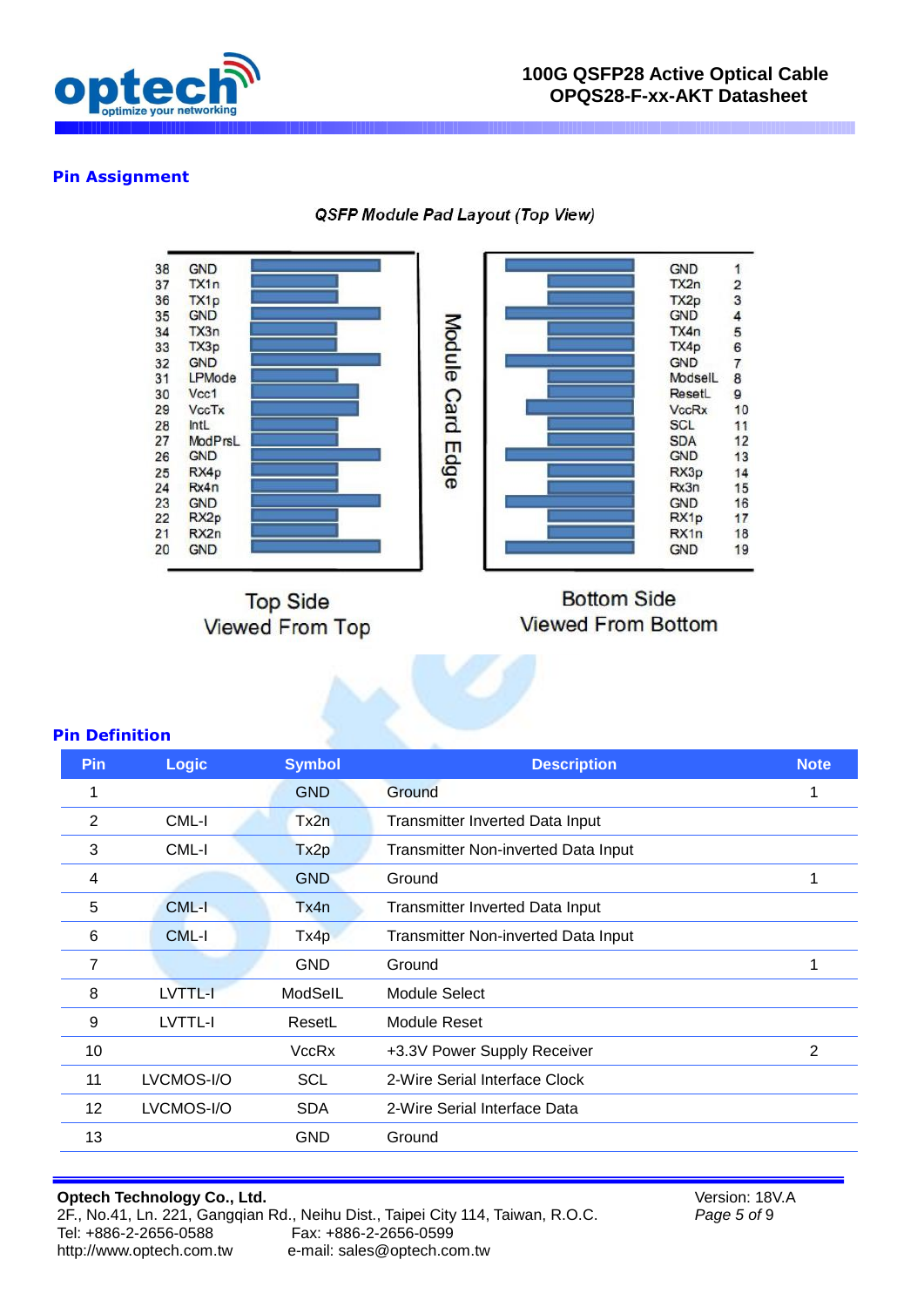

| Pin | Logic   | <b>Symbol</b> | <b>Description</b>                         | <b>Note</b>    |
|-----|---------|---------------|--------------------------------------------|----------------|
| 14  | CML-O   | Rx3p          | Receiver Non-Inverted Data Output          |                |
| 15  | CML-O   | Rx3n          | Receiver Inverted Data Output              |                |
| 16  |         | <b>GND</b>    | Ground                                     | 1              |
| 17  | CML-O   | Rx1p          | Receiver Non-Inverted Data Output          |                |
| 18  | CML-O   | Rx1n          | Receiver Inverted Data Output              |                |
| 19  |         | <b>GND</b>    | Ground                                     | $\mathbf{1}$   |
| 20  |         | <b>GND</b>    | Ground                                     | 1              |
| 21  | CML-O   | Rx2n          | Receiver Inverted Data Output              |                |
| 22  | CML-O   | Rx2p          | Receiver Non-Inverted Data Output          |                |
| 23  |         | <b>GND</b>    | Ground                                     | 1              |
| 24  | CML-O   | Rx4n          | Receiver Inverted Data Output              |                |
| 25  | CML-O   | Rx4p          | <b>Receiver Non-Inverted Data Output</b>   |                |
| 26  |         | <b>GND</b>    | Ground                                     | 1              |
| 27  | LVTTL-O | ModPrsL       | <b>Module Present</b>                      |                |
| 28  | LVTTL-O | IntL          | Interrupt                                  |                |
| 29  |         | <b>VccTx</b>  | +3.3V Power Supply Transmitter             | $\overline{2}$ |
| 30  |         | Vcc1          | +3.3V Power Supply                         | $\overline{2}$ |
| 31  | LVTTL-1 | <b>LPMode</b> | <b>Low Power Mode</b>                      |                |
| 32  |         | <b>GND</b>    | Ground                                     | 1              |
| 33  | CML-I   | Tx3p          | <b>Transmitter Non-Inverted Data Input</b> |                |
| 34  | CML-I   | Tx3n          | <b>Transmitter Inverted Data Input</b>     |                |
| 35  |         | <b>GND</b>    | Ground                                     | 1              |
| 36  | CML-I   | Tx1p          | Transmitter Non-Inverted Data Input        |                |
| 37  | CML-I   | Tx1n          | Transmitter Inverted Data Input            |                |
| 38  |         | <b>GND</b>    | Ground                                     | 1              |
|     |         |               |                                            |                |

Notes:

1. GND is the symbol for signal and supply (power) common for QSFP28 modules. All are common within the QSFP28 module and all module voltages are referenced to this potential unless otherwise noted. Connect these directly to the host board signal common ground plane.

2. VccRx, Vcc1 and VccTx are the receiving and transmission power suppliers and shall be applied concurrently. Recommended host board power supply filtering is shown in Figure 3 below. Vcc Rx, Vcc1 and Vcc Tx may be internally connected within the QSFP28 transceiver module in any combination. The connector pins are each rated for a maximum current of 1000mA.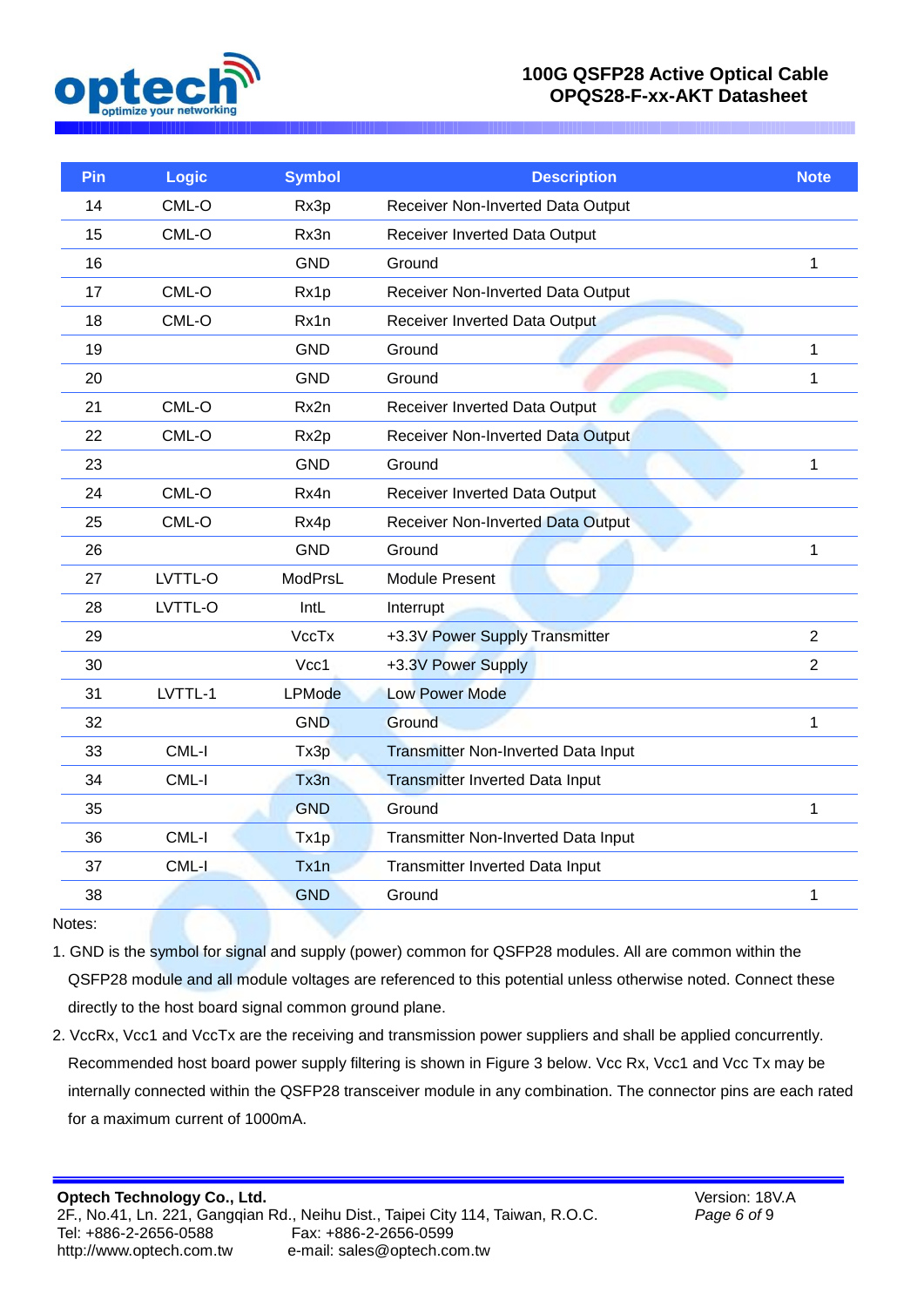

#### **Dimensions**



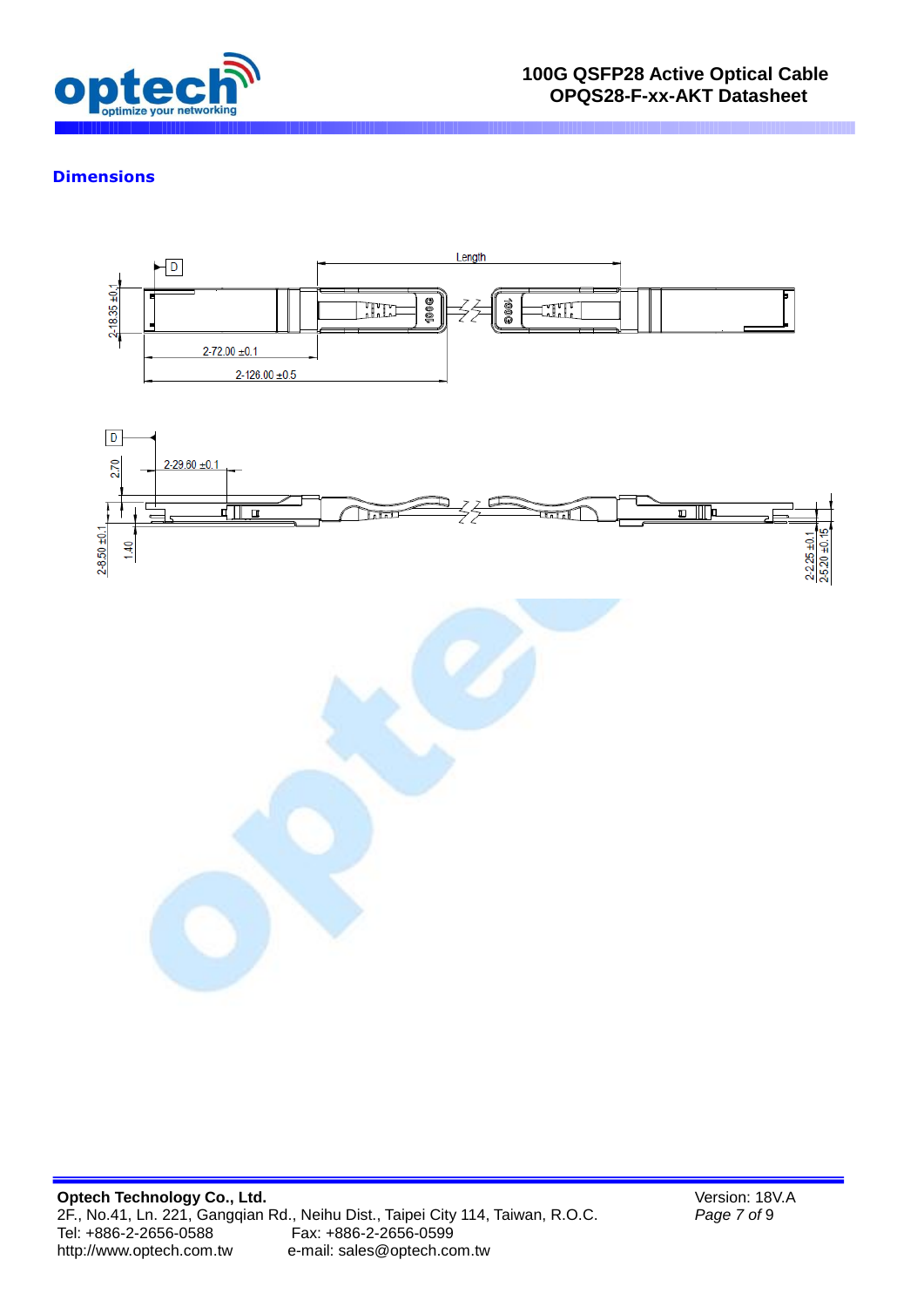

# **Important Notice**



Version: 18V.A *Page 8 of* 9